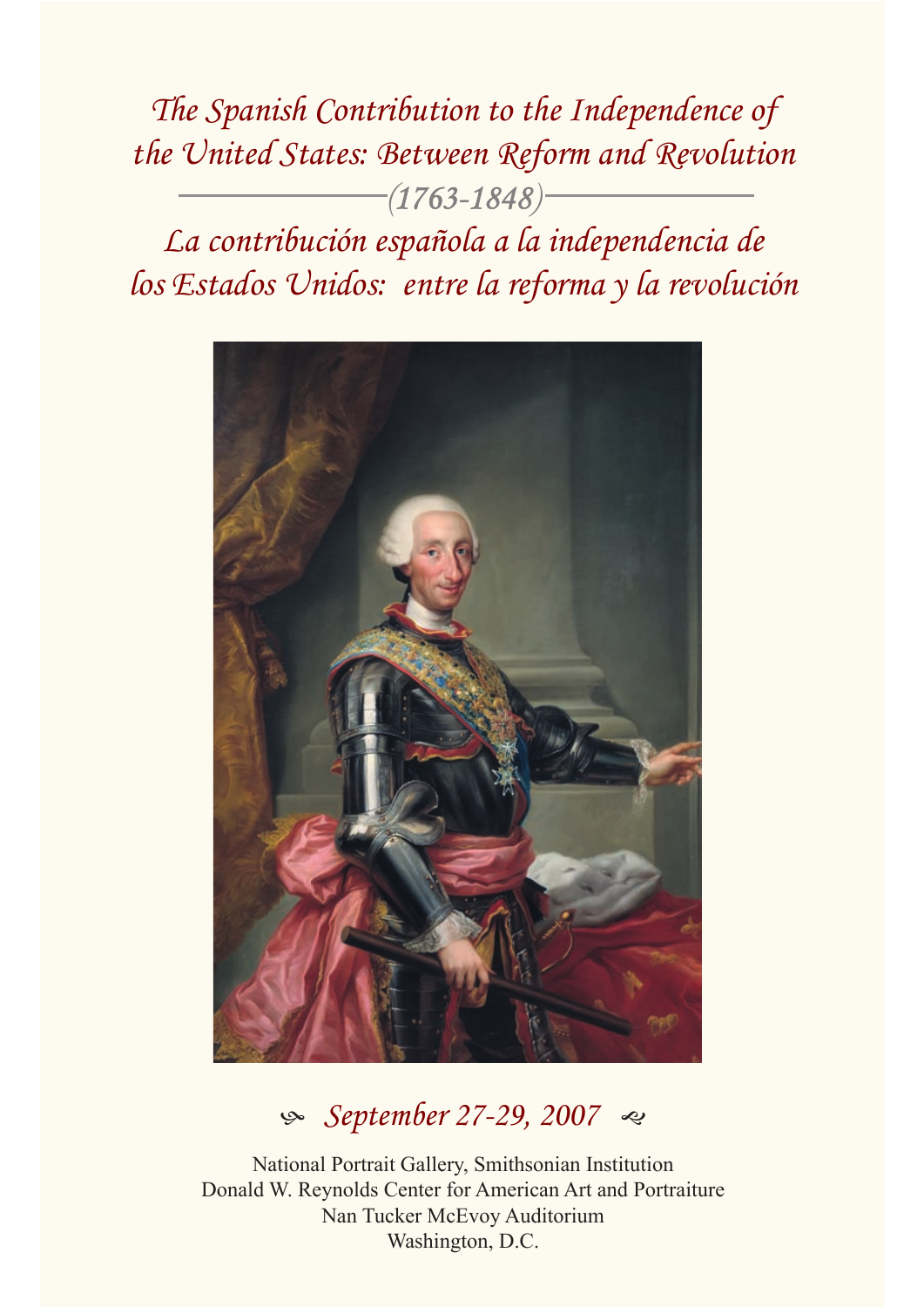*The Spanish Contribution to the Independence of the United States: Between Reform and Revolution (1763-1848)* 

*La contribución española a la independencia de los Estados Unidos: entre la reforma y la revolución*

> *Coordinator / Coordinador : Eduardo Garrigues*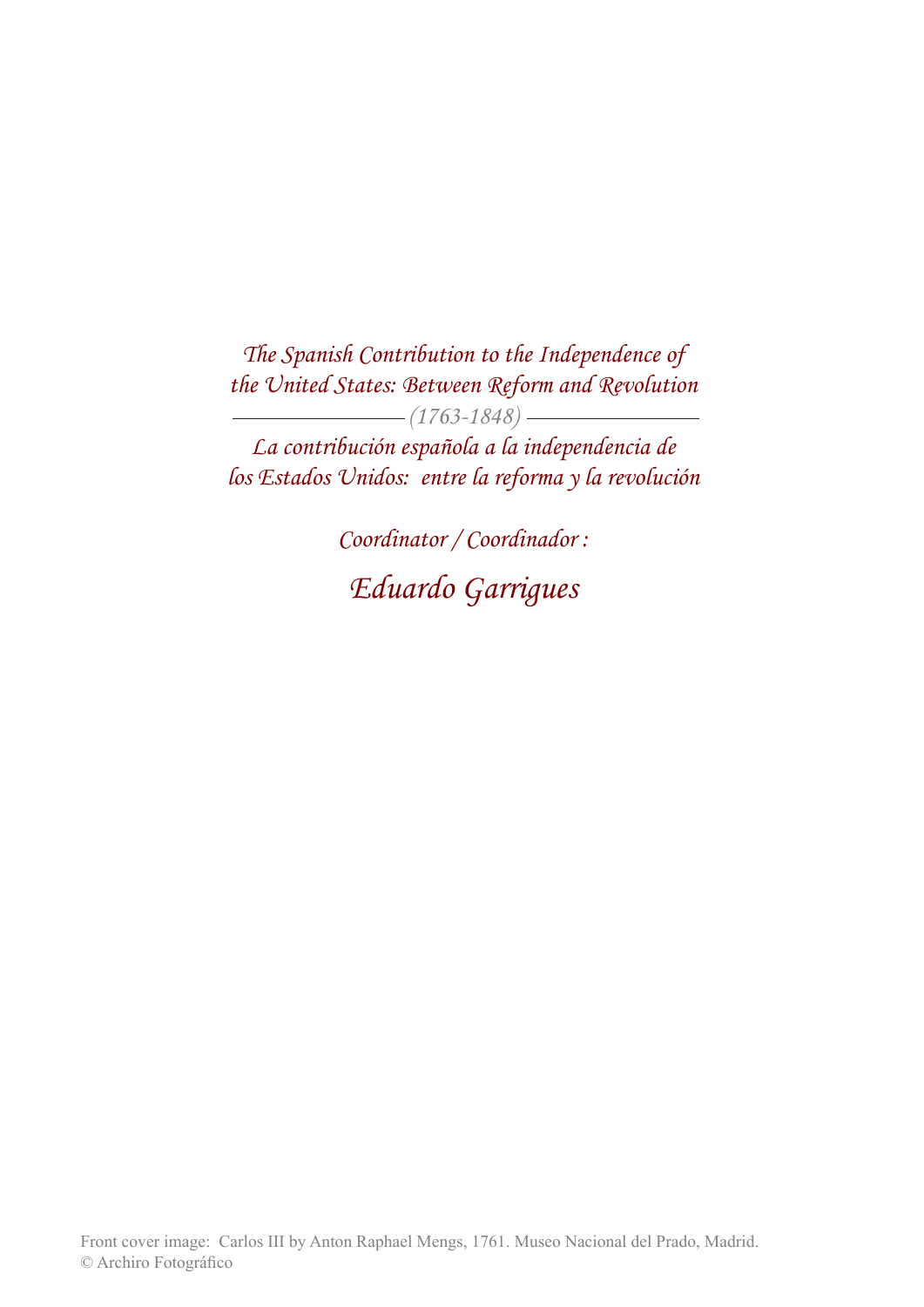The National Portrait Gallery and the Smithsonian Latino Center, together with the Sociedad Estatal para la Acción Cultural Exterior (SEACEX) and the Fundación Consejo España-Estados Unidos, welcome you to this symposium. The participants in "The Spanish Contribution to the Independence of the United States: Between Reform and Revolution (1763-1848)" will address the presence and impact of Hispanic culture in the United States, with a special focus on Spain's key role in the American Revolution. Following the symposium held in Madrid on May 17-19, 2006, North America at the End of the XVII Century: Benjamin Franklin," this is the second in a series of international conferences organized to examine the historical relationship between our two countries. Each has been an initiative of the Fundación Consejo España-Estados Unidos and coordinated by Eduardo Garrigues.

This symposium was organized to accompany the exhibition, "Legacy: Spain and the United States in the Age of Independence, 1763–1848." We invite you to enjoy the portraits, maps, and documents brought together to tell the story of Spain's role in the American Revolutionary War and the development of the United States. The exhibition remains open through February 10, 2008.

 $\infty$  2

La National Portrait Gallery y el Smithsonian Latino Center, junto con la Sociedad Estatal para la Acción Cultural Exterior y la Fundación Consejo España-Estados Unidos (SEACEX) le dan la bienvenida a este simposio. Los participantes en "La contribución española a la independencia de los Estados Unidos: entre la Reforma y la Revolución (1763-1848)" tratarán sobre la presencia e impacto de la cultura hispana en los Estados Unidos con un énfasis especial en el papel de España en la Revolución Americana. El simposio es el segundo encuentro internacional sobre la relación de España y los Estados Unidos tras su primer celebración en Madrid del 17 a 19 de mayo de 2006 bajo el título de "Norteamérica a fnales del siglo XVIII: Benjamin Franklin". Ambos han sido una iniciativa de la Fundación Consejo España-Estados Unidos y coordinados por Eduardo Garrigues.

Este simposio fue organizado para acompañar a la exposición "Legado: España y los Estados Unidos en la era de la Independencia, 1763-1848". Le invitamos a disfrutar de los retratos, mapas y documentos reunidos para contar la historia del rol de España en la guerra de la independencia y del desarrollo de los Estados Unidos. La exposición se mantendrá abierta hasta el 10 de febrero de 2008.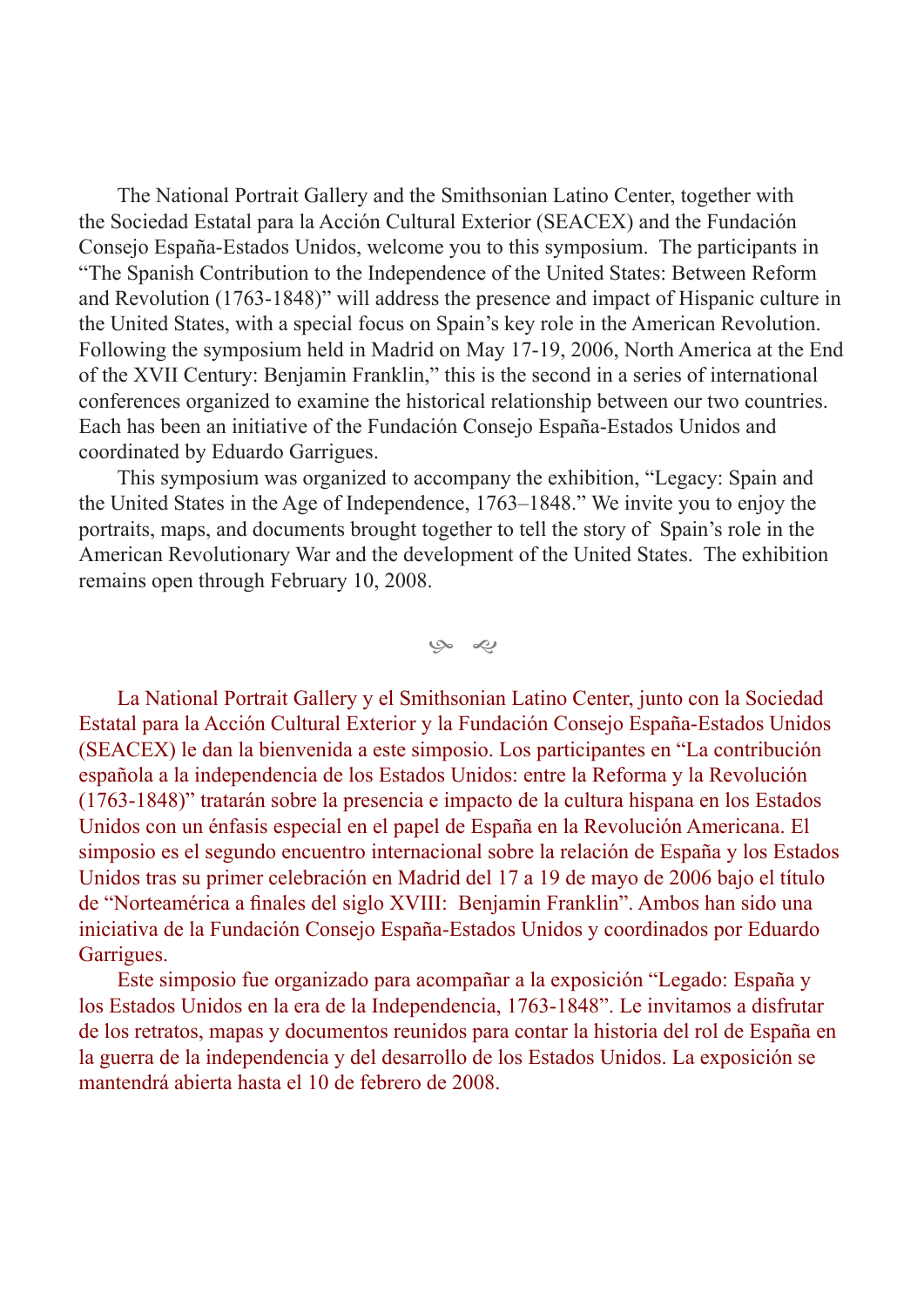# **SYMPOSIUM SCHEDULE**

# *Thursday, 27 September*

### **Symposium Inauguration 9:00-10:00 a.m.**

### **Speakers:**

*Marc Pachter*, Director, National Portrait Gallery, Smithsonian Institution *Carlos Westendorp*, Ambassador of Spain in Washington *José Ignacio Goirigolzarri*, President, Fundación Consejo España-Estados Unidos *General Félix Sanz Roldán*, Head, Joint Chiefs of staff of the Ministry of Defense

# *I. Spain's Aid to the Independence of the United States*

### **SESSION I-1: 10:00-11:30 a.m.**

### **Moderator:**

*Eduardo Garrigues,*  General Coordinator of the Symposium, Fundación Consejo España-Estados Unidos

#### **Speakers:**

*Hugo O'Donnell,* Real Academia de la Historia, Madrid "Spain's Participation in the American War of Independence: Some Perceptions about Its Beginning, Development, and Consequences (1776-1783)"

*Carlos Martínez-Shaw,* Universidad Nacional de Educación a Distancia, Madrid "The Origins of Alta California"

*Iris Engstrand,* University of San Diego "The Effect of Spanish Reform on New Spain's Northern Frontier: The Defense of the Internal Provinces"

 $\triangleleft$  DISCUSSION

**Coffee Break 11:30-11:45 a.m.**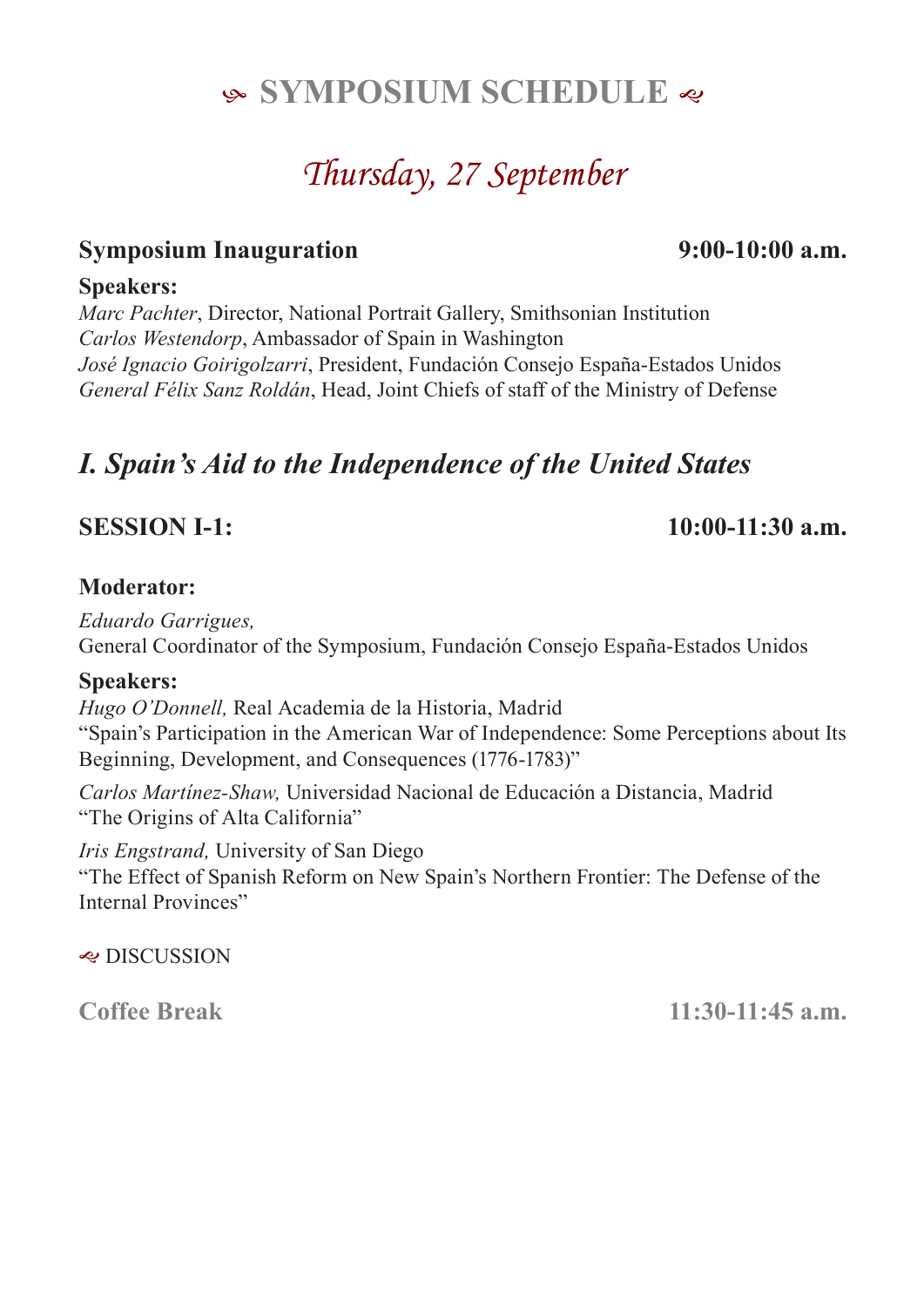# **SESSION I-2:** 11:45-1:15 p.m.

#### **Moderador:**

*Emilio Cassinello***,**  Centro de Estudios de Toledo para la Paz

#### **Speakers:**

*Carlos Marichal,* Centro de Estudios Históricos, Colegio de México "The Spanish Empire and the Financial Contribution of the Viceroyalty of New Spain to the War against Great Britain (1779-1783)"

*Reyes Calderón,* Department of Scientifc Economics and Administration, Universidad de Navarra

"The Secret Spanish Financial Aid to the American Revolution"

*Thomas Chávez,* Historian

"Spanish Military Support to the Independence of the English Colonies of North America"

#### & DISCUSSION

**Lunch Break 1:15-2:15 p.m.**

### **SESSION I-3: 2:15-3:45 p.m.**

#### **Moderator:**

*Javier Tello Díaz*, Chief of Staff, Mexican Embassy in the United States

#### **Speakers:**

*Manuel Gasset Loring*, Fundación Ortega y Gasset, Madrid "Don Pedro Rodríguez de Campomanes: An Enlightened Perspective on Administration, Law, and the Contemporary Situation of Women"

*Antonia Sagredo*, Universidad Nacional de Educación a Distancia, Madrid "The Personal Relationships between the Representatives of the Spanish Enlightenment and the Leaders of American Independence: Between Reform and Revolution"

*Eduardo Garrigues*, Fundación Consejo España-Estados Unidos "The Consequences of the Enlightenment in Spanish America: Don Pedro Bautista Pino, Delegate of New Mexico to the Liberal Courts of Cadiz in 1812"

& DISCUSSION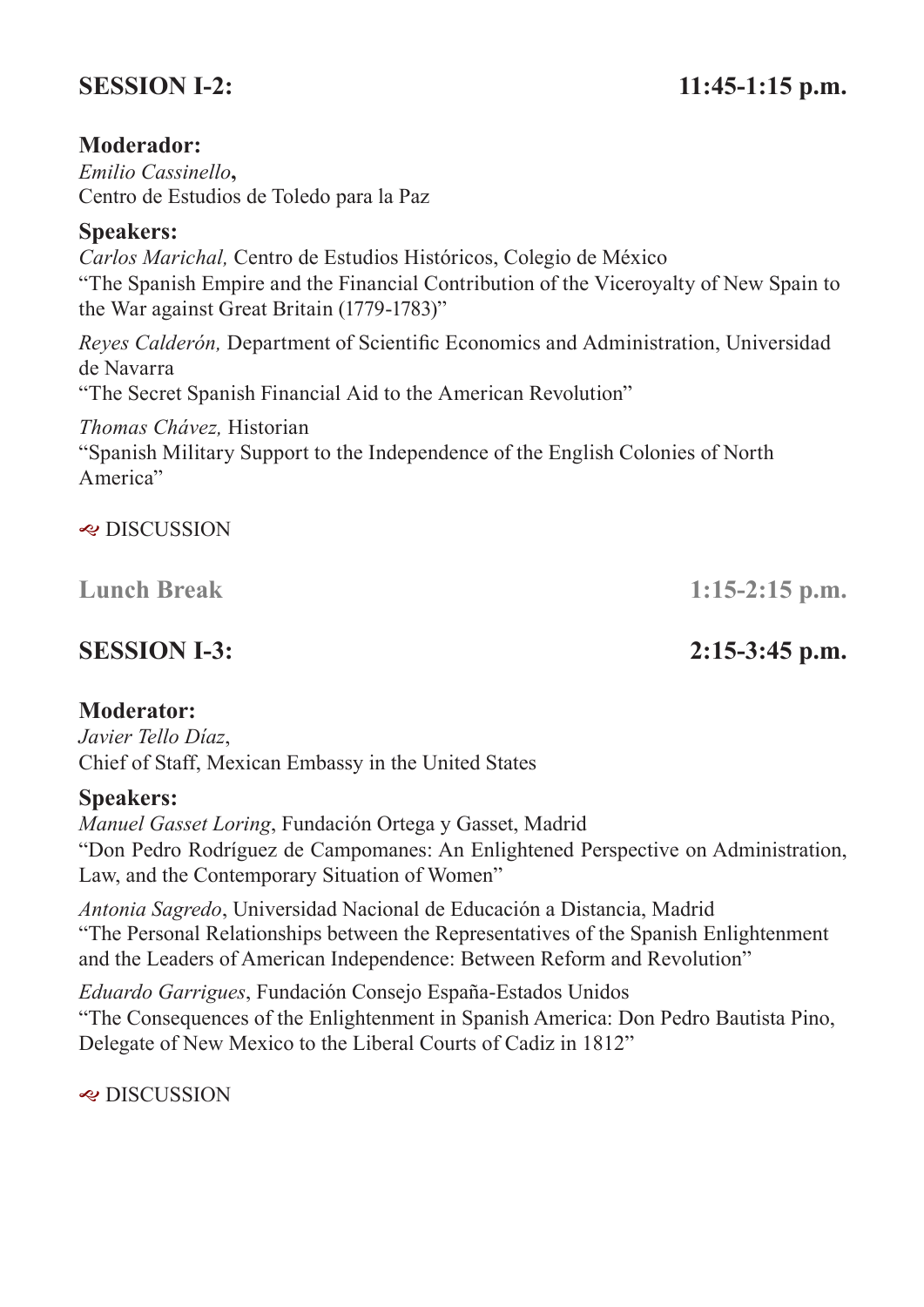# **KEYNOTE SPEAKER: 4:00-5:00 p.m.**

# **Break 3:45-4:00 p.m.**

#### **Introduction:**

*Carolyn Kinder Carr*, Deputy Director and Chief Curator, National Portrait Gallery, Smithsonian Institution

*Paul Hoffman*, Paul W. and Nancy Murrill Distinguished Professor and Professor of History, Lousiana State University, Baton Rouge **"Spanish Frontiers in North America after the 1783 Peace of Paris"**

J DISCUSSION

**\* \* \***

# *Friday, 28 September*

# *II. The Evolution of the Western Frontiers of the United States: The Independence of the Spanish Territories in America (1783-1821)*

### **SESSION II-1: 9:00-10:30 a.m.**

### **Moderator:**

*Diego Azqueta*, Vice-President, Sociedad Geográfca Española

### **Speakers:**

*José Manuel Guerrero Acosta*, Lieutenant Colonel, Instituto de Historia y Cultura Militar "Spanish Military Operations during the War of American Independence"

*Sylvia Hilton,* Universidad Complutense de Madrid "Spain and the United States on the Mississippi Frontier"

*Felipe Fernández-Armesto,* Prince of Asturias Chair in Spanish Culture and Civilization, Tufts University "Revolutionary Rumblings in Hispanic America, 1780-1821: The Early Stages of Emancipation"

 $\approx$  DISCUSSION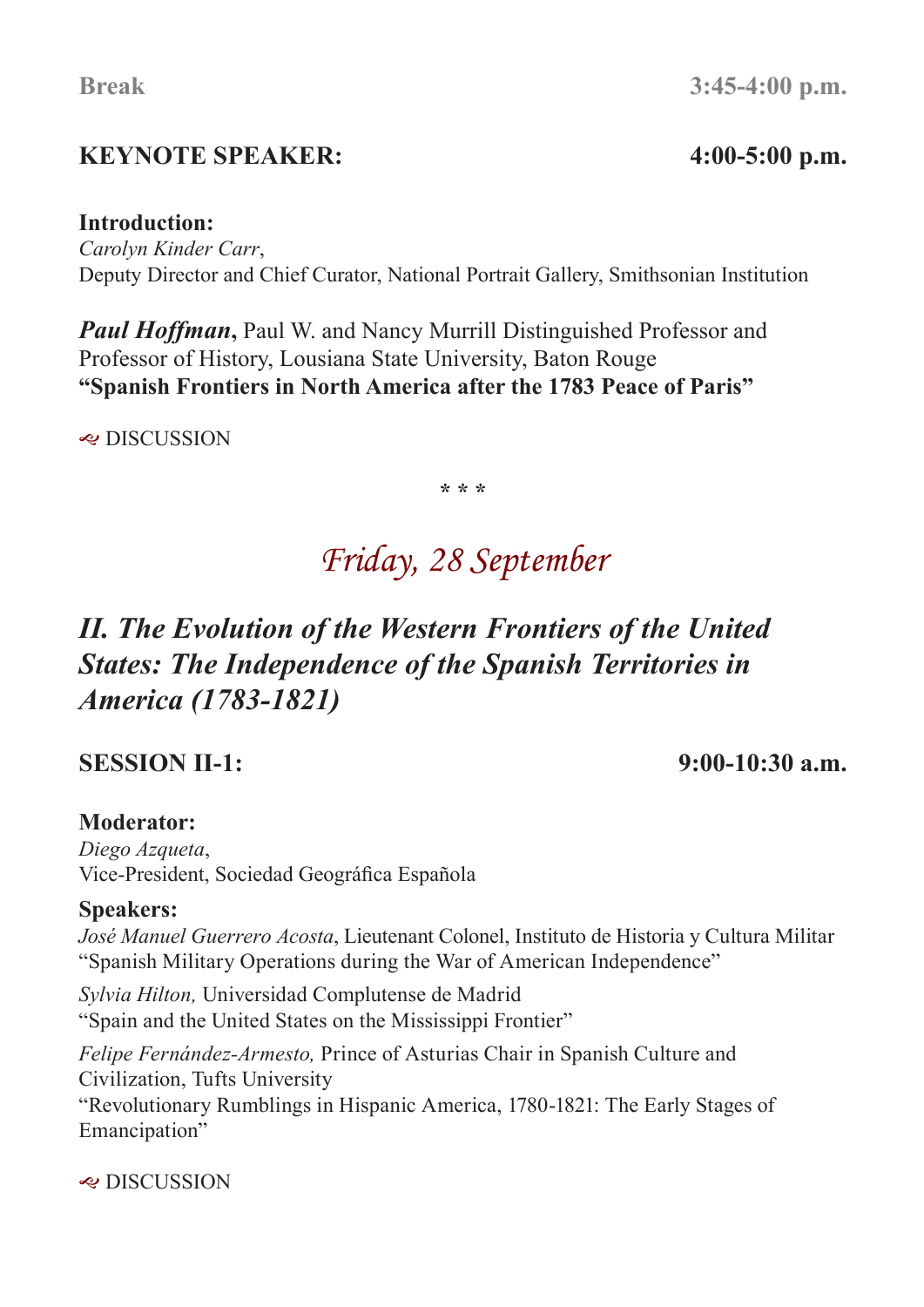# **SESSION II-2: 10:45-12:15 p.m.**

#### **Moderator:**

*Arturo Valenzuela*, Professor of Government and Director, Center for Latin American Studies, Georgetown University

#### **Speakers:**

*Miguel Ángel González Quiroga*, Department of Philosophy and Letters, Universidad Autónoma de Nuevo León, Mexico

"Confict and Cooperation in the Formation of the Texas-Mexico Border (1840-1880)"

*Luis Gerardo Morales Moreno,* Department of History, Universidad Autónoma del Estado de Morelos, Mexico

"Echoes of the Mexican-American War: Images and Testimonies and a Present Day Reconstruction of the Confict"

*Samuel Schmidt,* Department of Political Science, Colegio de Chihuahua/Universidad Autónoma de Ciudad Juárez, Mexico

"Cultural Distance on the Mexico-U.S. Border: The Legacy of the Treaty of Guadalupe Hidalgo and the Gadsden Purchase"

#### J DISCUSSION

**Lunch Break 12:15-1:30 p.m.**

### **SESSION II-3: 1:30-3:00 p.m.**

#### **Moderator:**

*Georgette M. Dorn*, Chief, Hispanic Division, Library of Congress

#### **Speakers:**

*Tamar Herzog*, Department of History, Stanford University "Subjects of the Spanish Monarchy: The Legal Background of Hispanism"

*Borja Cardelus,* Independent journalist and writer "Spain and the Thirteen Colonies: Two Models of Colonization and Independence in the United States"

*Albert L. Hurtado,* Travis Chair in American History, University of Oklahoma "Herbert Bolton and the Recovery of Spanish American History"

 $\triangleleft$  DISCUSSION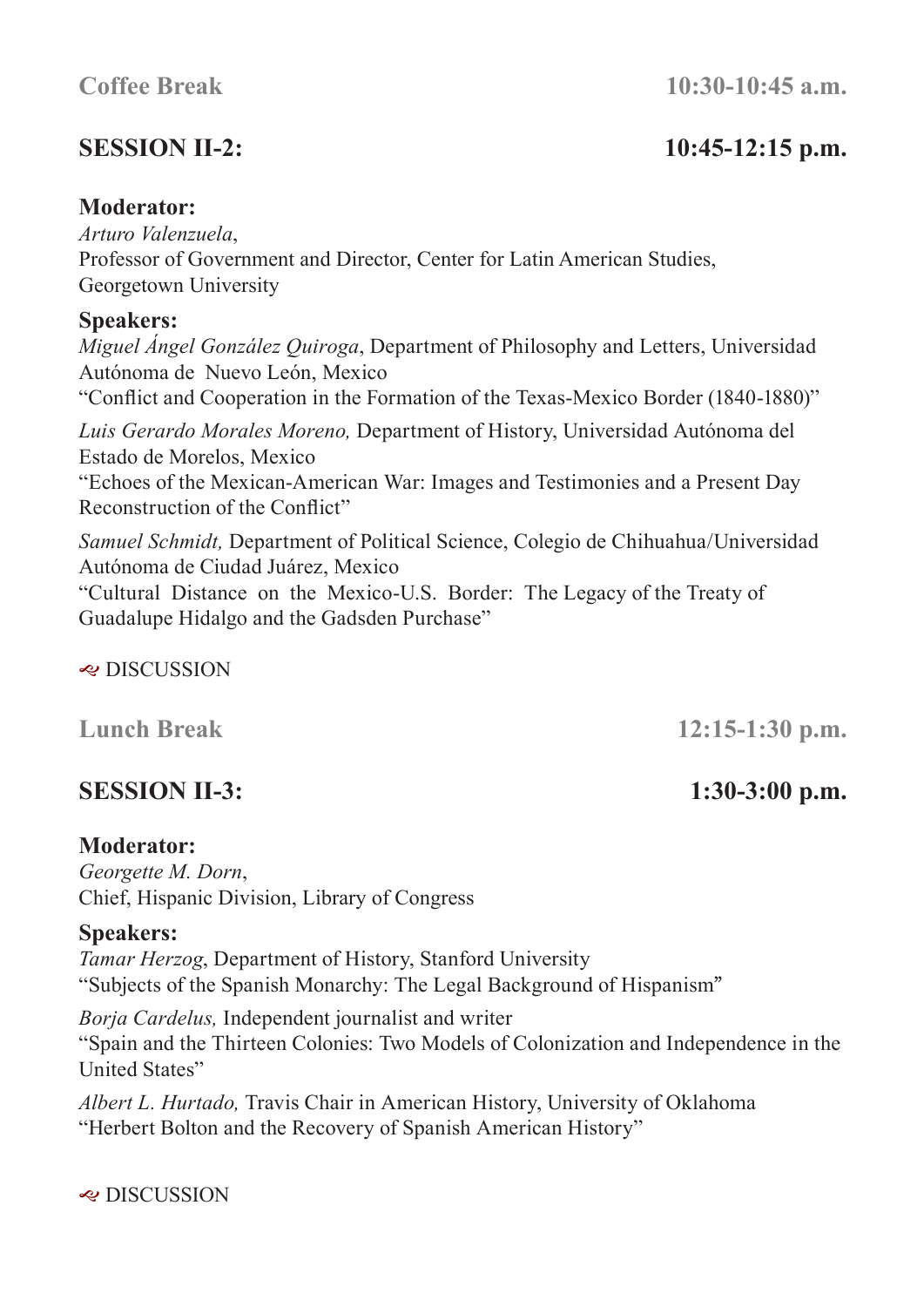# **KEYNOTE SPEAKER: 3:15-4:15 p.m.**

**Break 3:00-3:15 p.m.**

#### **Introduction:**

*Pilar O'Leary*, Director, Smithsonian Latino Center

*David Weber*, Dedman Professor of History and Director, Clements Center for Southwest Studies, Southern Methodist University **"Incorporating Southwestern America: The Hispanic Southwest Meets United States History"**

 $\approx$  DISCUSSION

**\* \* \***

# *Saturday, 29 September*

# *III. Cultural Frontiers Between Hispanic and Anglo-Saxon Tradition*

### **SESSION III-1: 9:00-10:30 a.m.**

### **Moderator:**

*Saúl Sosnowski*, Professor of Government and Associate Provost for International Affairs, University of Maryland

### **Speakers:**

*Andrés Reséndez,* Department of History, University of California at Davis "Same Frontier, Different Trajectories: New Spain's Near and Far Norths"

*José Varela Ortega,* President, Fundción Ortegay Gasset, Madrid "The Image of Spain in the United States: Variations on the Stereotypes"

*Emilio Lamo de Espinosa,* Professor, Department of Political Science and Sociology, Universidad Complutense de Madrid

"The Frontier Between the Anglo-Saxon and Hispanic Worlds: Is Latin America Part of the West?"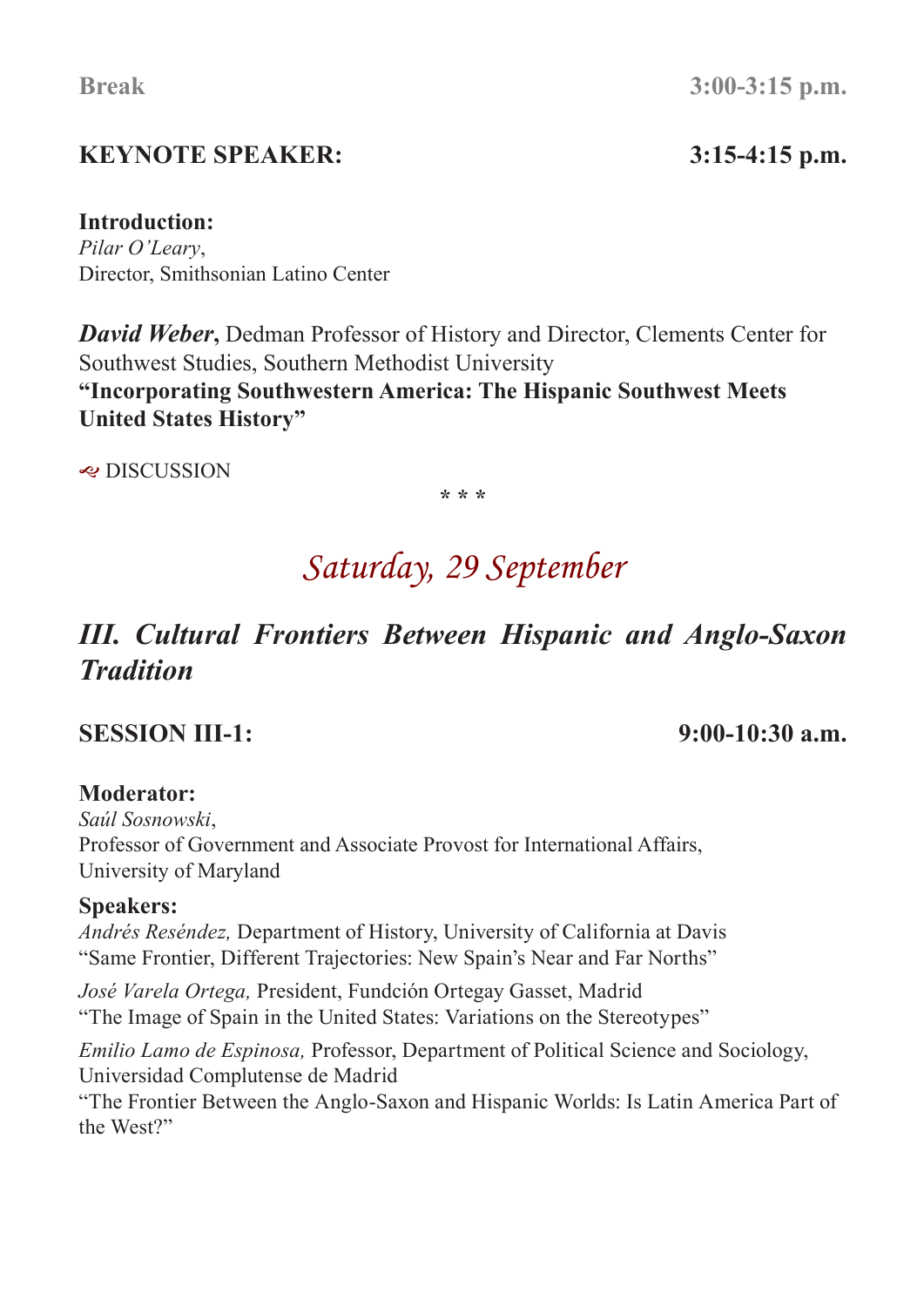### **Coffee Break 10:30-10:45 a.m.**

## **SESSION III-2: 10:45-12:15 p.m.**

### **Moderator:**

*Sarah W. Schroth*, Nancy Hanks Senior Curator, Nasher Museum of Art, Duke University

#### **Speakers:**

*Dolores Jiménez Blanco,* Universidad Complutense de Madrid "The Perception of Spanish Art in North America"

*Richard Kagan,* Department of History, Johns Hopkins University "Picturing the Picturesque: The Artistic Image of Spain in the United States, 1820-1920"

*Margaret E. Conners McQuade,* Curator of Ceramics, Furniture and Glass, The Hispanic Society of America "The Spanish Collections of Archer Milton Huntington"

 $\approx$  DISCUSSION

**Break 12:15-12:20 p.m.**

# **CLOSING KEYNOTE ADDRESS: 12:20-1:10 p.m.**

### **Introduction:**

*Albert Carreras*, Prince of Asturias Chair in Spanish Studies, Walsh School of Foreign Service, Georgetown University

## *Enrique Krauze,* Historian, Director of "Letras Libres," Mexico **"The Cultural Links between the Americas"**

& DISCUSSION

# **Closing Remarks: 1:10-1:20 p.m.**

*Aurelio Pérez Giralda,* General Secretary, Ministerio de Educación y Ciencia de España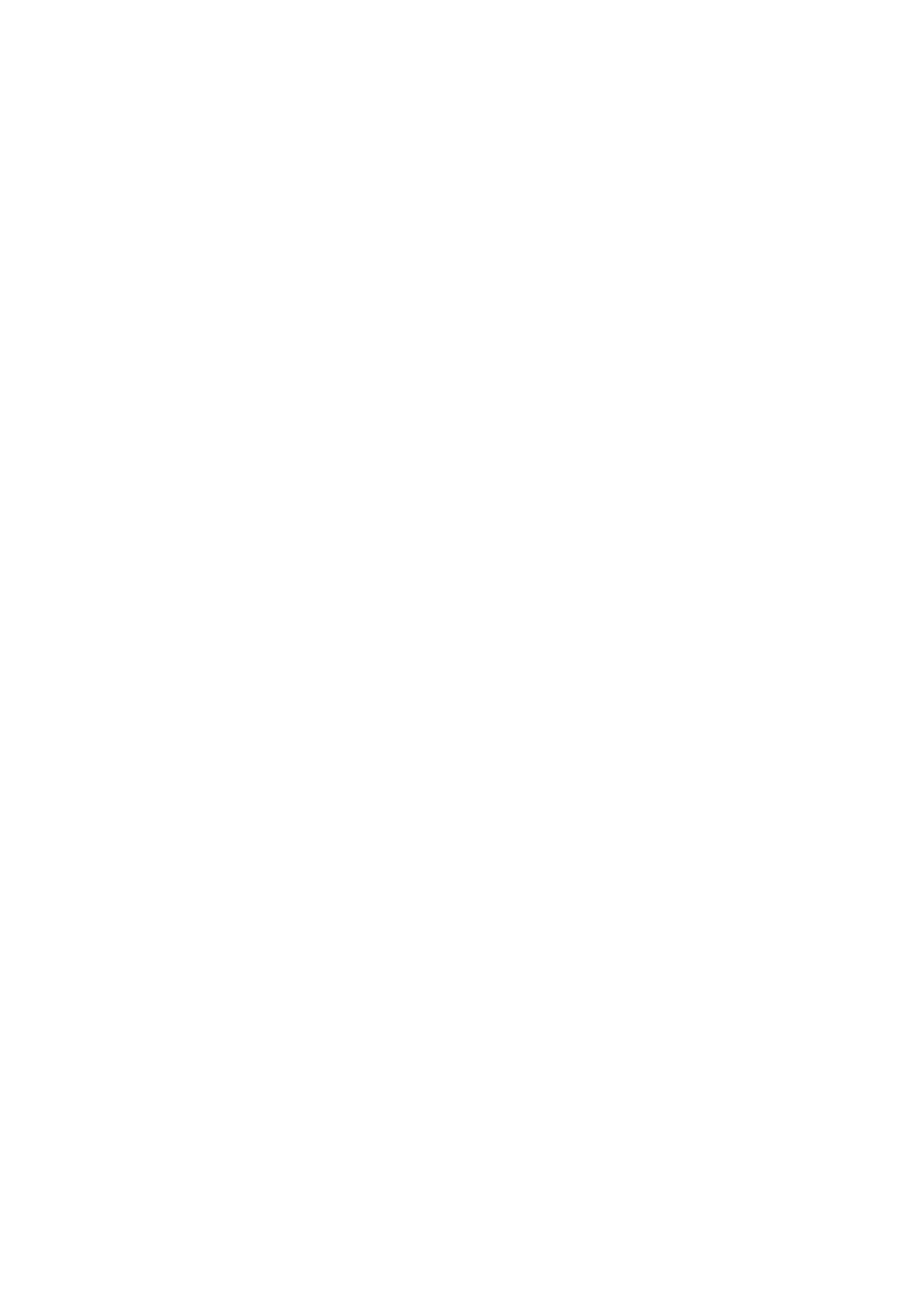# **& PROGRAMA DEL SIMPOSIO &**

# *jueves, 27 de septiembre*

### **Inauguración del Simposio 9:00-10:00 a.m.**

#### **Intervendrán:**

*D. Marc Pachter*, Director del National Portrait Gallery, Smithsonian Institution

*D. Carlos Westendorp*, Embajador de España en Washington

*D. José Ignacio Goirigolzarri*, Presidente de la Fundación Consejo España – EEUU

*D. Félix Sanz Roldán*, General Jefe del Estado Mayor de la Defensa

# *I. La ayuda de España a la independencia de los Estados Unidos*

### **GRUPO DE TRABAJO I-1: 10:00-11:30 a.m.**

#### **Moderador:**

*Eduardo Garrigues,* Coordinador General del Simposio, Fundación Consejo España-Estados Unidos

#### **Ponentes:**

*Hugo O'Donnell*, Real Academia de la Historia, Madrid

"Refexiones sobre la intervención española en la guerra de Independencia Americana: inicio, desarrollo y consecuencias (1776-1783)"

*Carlos Martínez-Shaw*, Universidad Nacional de Educación a Distancia, Madrid "El nacimiento de la Alta California"

*Iris Engstrand*, University of San Diego "Efectos del reformismo en la frontera norte de Nueva España: la defensa de las Provincias Internas"

 $\approx$  DISCUSIÓN

**Pausa Café 11:30-11:45 a.m.**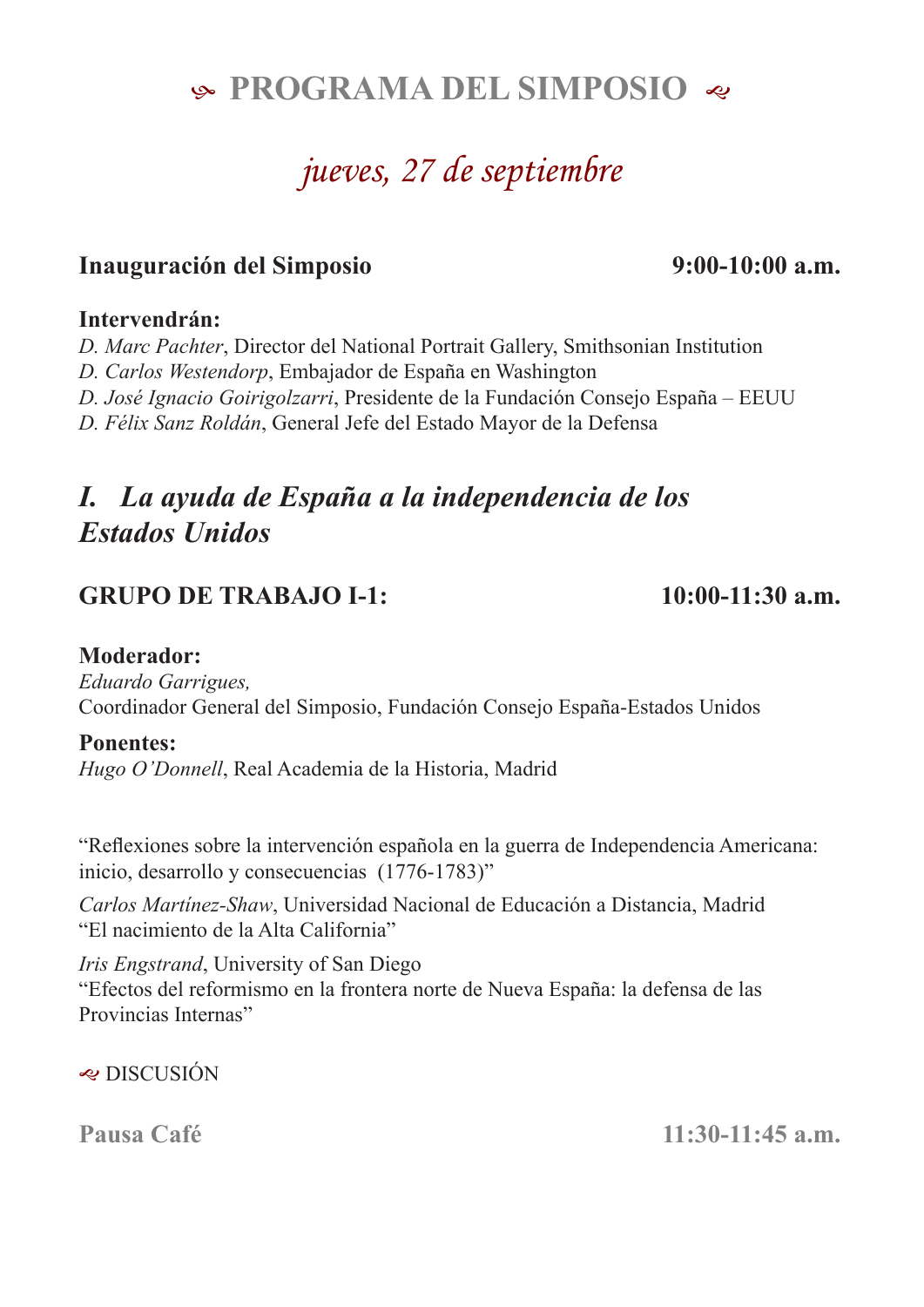# **GRUPO DE TRABAJO I-2: 11:45-1:15 p.m.**

#### **Moderador:**

*Emilio Cassinello,* Centro de Estudios de Toledo para la Paz

#### **Ponentes:**

*Carlos Marichal,* Centro de Estudios Históricos, Colegio de México "El Imperio Español y la contribución fnanciera del Virreinato de la Nueva España a la guerra contra Gran Bretaña (1779-1783)"

*Reyes Calderón,* Vicedecano, Facultad de Ciencias Económicas y Administración, Universidad de Navarra

"La ayuda secreta económica de España a la Revolución Americana"

#### *Thomas Chávez,* Historiador

"El apoyo militar español a la independencia de las colonias inglesas en Norteamérica"

#### $\approx$  DISCUSIÓN

**Almuerzo 1:15-2:15 p.m.**

### **GRUPO DE TRABAJO I-3: 2:15-3:45 p.m.**

#### **Moderador***:*

*Javier Tello Díaz*, Jefe de Gabinete, Embajada de México en los Estados Unidos

#### **Ponentes:**

*Manuel Gasset Loring,* Fundación Ortega y Gasset, Madrid "D. Pedro Rodríguez de Campomanes: sus ideas reformistas en el ámbito de la administración, el derecho y la situación de la mujer"

*Antonia Sagredo,* Universidad Nacional de Educación a Distancia, Madrid "La relación personal entre los representantes de la Ilustración española y los líderes de la independencia americana: entre el Reformismo y la Revolución"

*Eduardo Garrigues,* Fundación Consejo España-Estados Unidos "Consecuencias de la Ilustración en la América Española: Don Pedro Bautista Pino, delegado de Nuevo México en las Cortes de Cádiz en 1812"

 $\approx$  DISCUSIÓN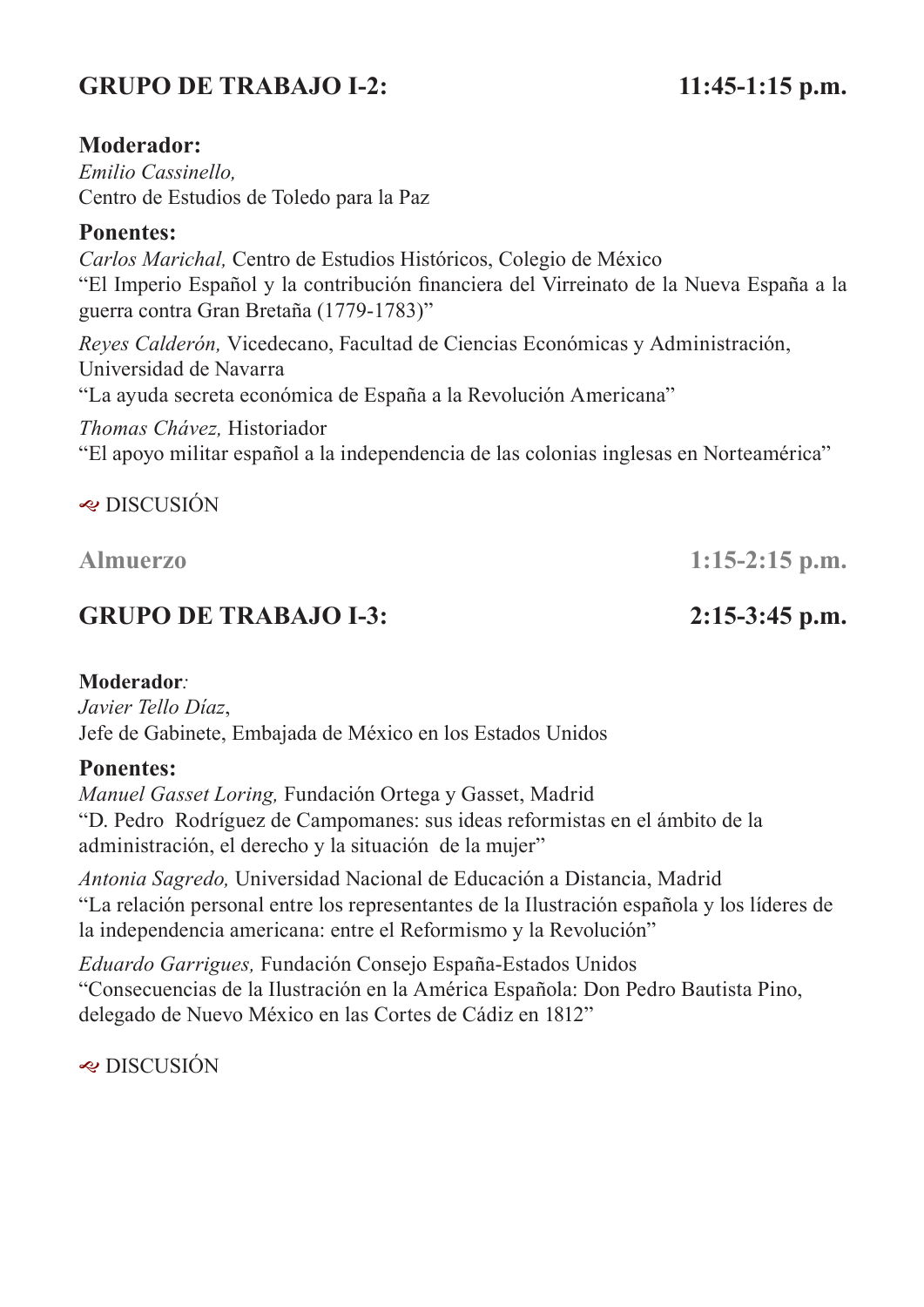# **Presentador:**

*Carolyn Kinder Carr*, Directora Adjunto y conservadora Jefe, National Portrait Gallery, Smithsonian Institution

*Paul Hoffman,* Paul W. y Nancy Murrill Profesor Distinguido, y Profesor de Historia, Lousiana State University, Baton Rouge

**"La situación de los dominios españoles en la América Septentrional después de la Paz de París en 1783"**

 $\approx$  DISCUSIÓN

**\* \* \***

# *viernes, 28 de septiembre*

# *II. La evolución de las fronteras occidentales de los EEUU. La independencia de las posesiones españolas en la América Septentrional y Meridional. (1783-1821)*

## **GRUPO DE TRABAJO II-1: 9:00-10:30 a.m.**

### **Moderador:**

*Diego de Azqueta*, Vicepresidente de la Sociedad Geográfca Española

### **Ponentes:**

*José Manuel Guerrero Acosta,* Teniente Coronel, Instituto de Historia y Cultura Militar *"*Operaciones del ejército español durante la guerra de independencia de los Estados Unidos"

*Sylvia Hilton*, Universidad Complutense de Madrid "España y los EEUU en la frontera del Mississippi"

*Felipe Fernández-Armesto*, Catedrático Príncipe de Asturias de Cultura Española y Civilización, Tufts University

"Movimientos revolucionarios e inicio de la emancipación en la América Española, 1780-1821"

 $\approx$  DISCUSIÓN

### **Disertación: 4:00-5:00 p.m.**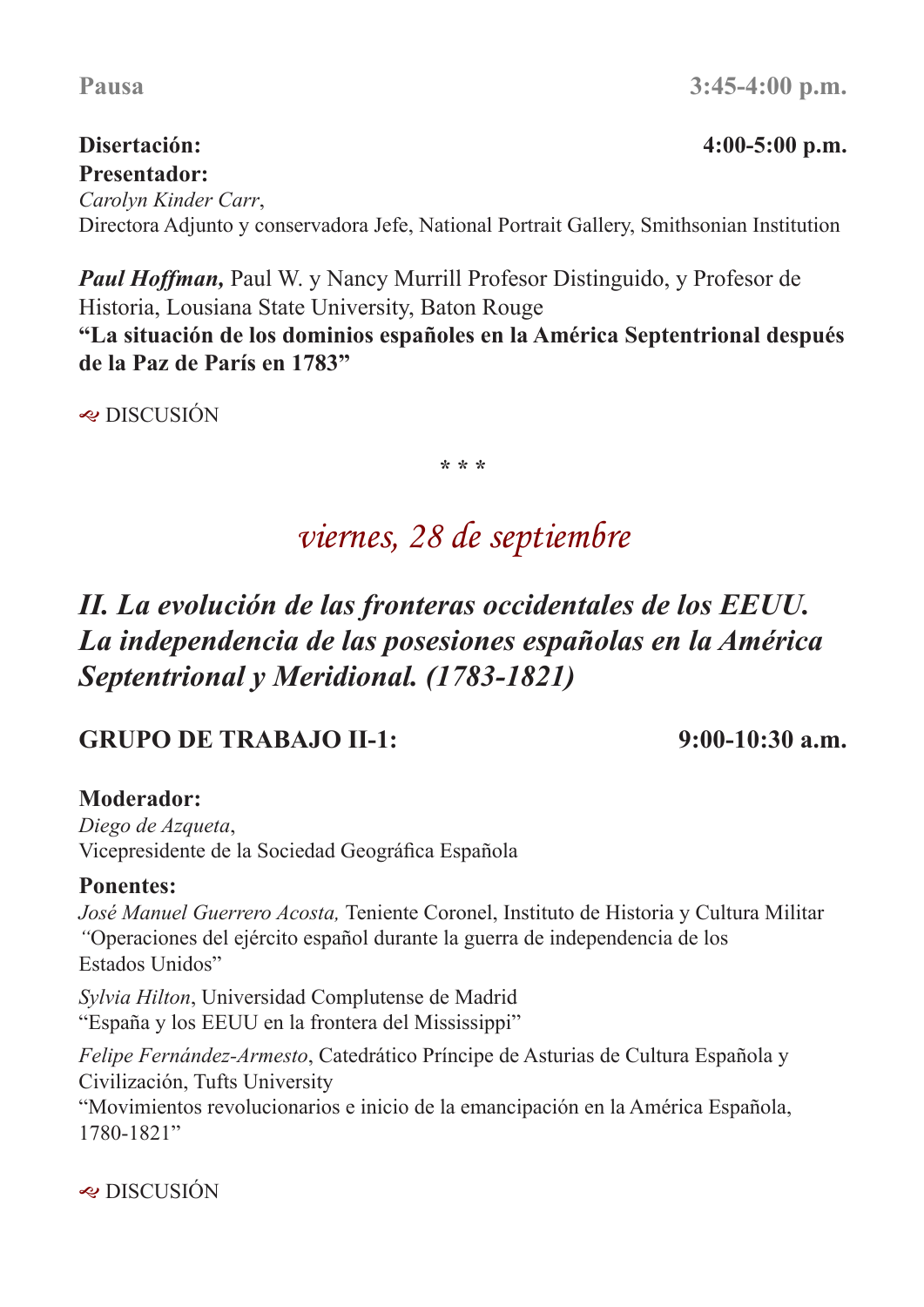# **GRUPO DE TRABAJO II-2: 10:45-12:15 p.m.**

### **Moderador:**

*Arturo Valenzuela*, Profesor de gobierno y Director, Center for Latin American Studies, Georgetown University

#### **Ponentes:**

*Miguel Ángel González, Quirog*a, Facultad de Filosofía y Letras, Universidad Autónoma de Nuevo León, México "Conficto y cooperación en la formación de la frontera entre México y Texas (1840-1880)"

*Luis Gerardo Morales Moreno,* Departamento de Historia, Universidad Autónoma del Estado de Morelos, México

"Ecos de la guerra entre Estados Unidos y México: testimonios y reconstrucción de las representaciones contemporáneas del conficto"

*Samuel Schmidt*, Ciencias Políticas, Colegio de Chihuahua, Universidad Autónoma de Ciudad Juárez, México

"Distancias culturales en la frontera Norte de México: el legado de Tratado de Guadalupe Hidalgo y la Adquisición de Gadsden"

 $\approx$  DISCUSIÓN

**Almuerzo 12:15-1:30 p.m.**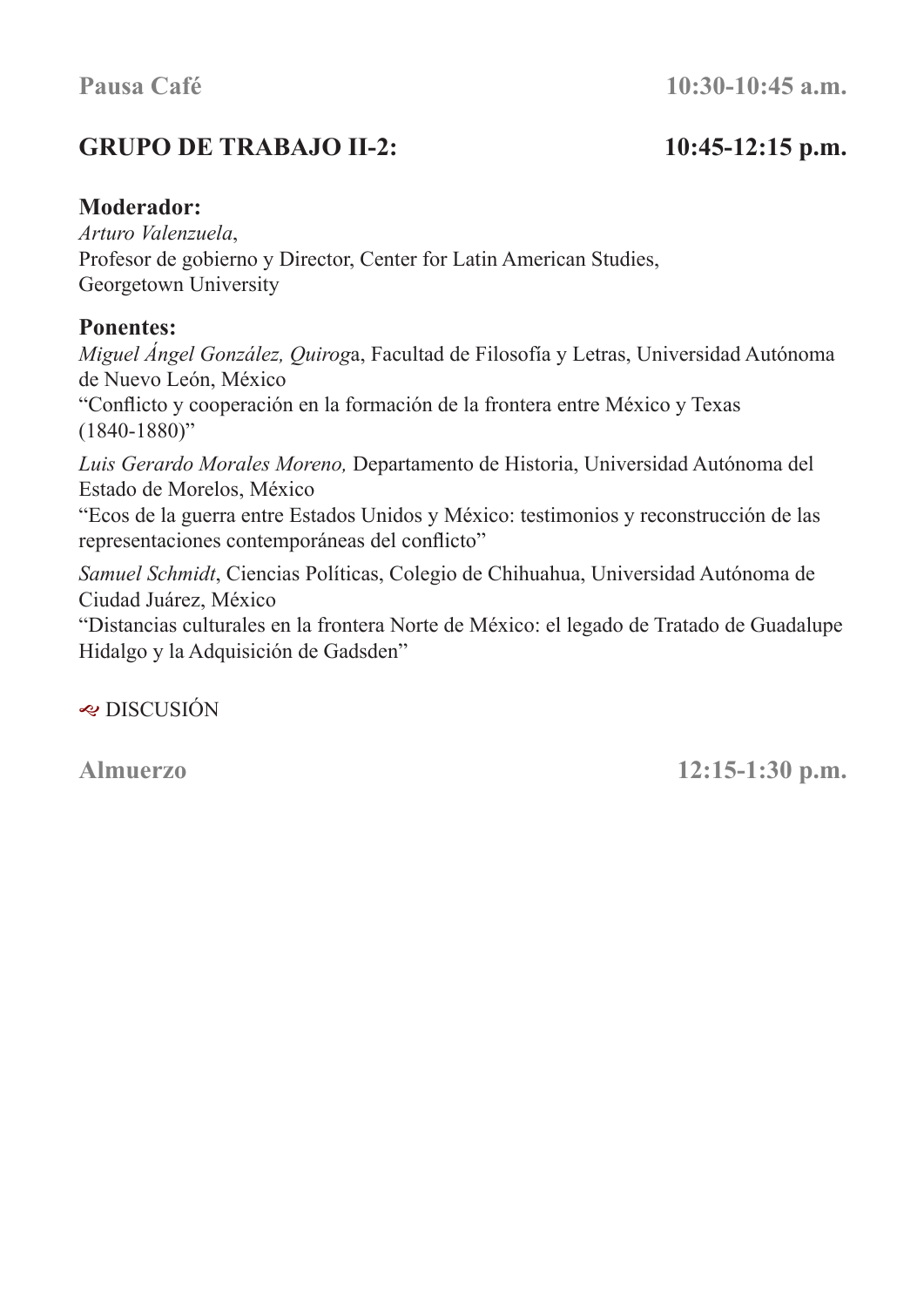# **GRUPO DE TRABAJO II-3: 1:30-3:00 p.m.**

#### **Moderador:**

*Georgette M. Dorn* Directora, Hispanic Division, Library of Congress

#### **Ponentes:**

*Tamar Herzog*, Departamento de Historia, Stanford University "Los súbditos de la monarquía española: el entorno legal de las comunidades e identidades hispánicas"

*Borja Cardelús*, Periodista y escritor "España y las Trece Colonias: Dos modelos de colonización y de independencia en los Estados Unidos"

*Albert L. Hurtado,* Travis Chair in American History, University of Oklahoma "Herbert Bolton y la recuperación de la historia española en América"

 $\approx$  DISCUSIÓN

**Pausa 3:00-3:15 p.m.**

### **Disertación: 3:15-4:15 p.m.**

**Presentador:** *Pilar O'Leary*, Directora, Smithsonian Latino Center

*David We***ber***,* Dedman Professor of History and Director, Clements Center for Southwest Studies, Southern Methodist University, Dallas, Texas **"La incorporación del Sudoeste americano: aportación del Sudoeste hispánico a la historia de América"** 

 $\approx$  DISCUSIÓN

**\* \* \***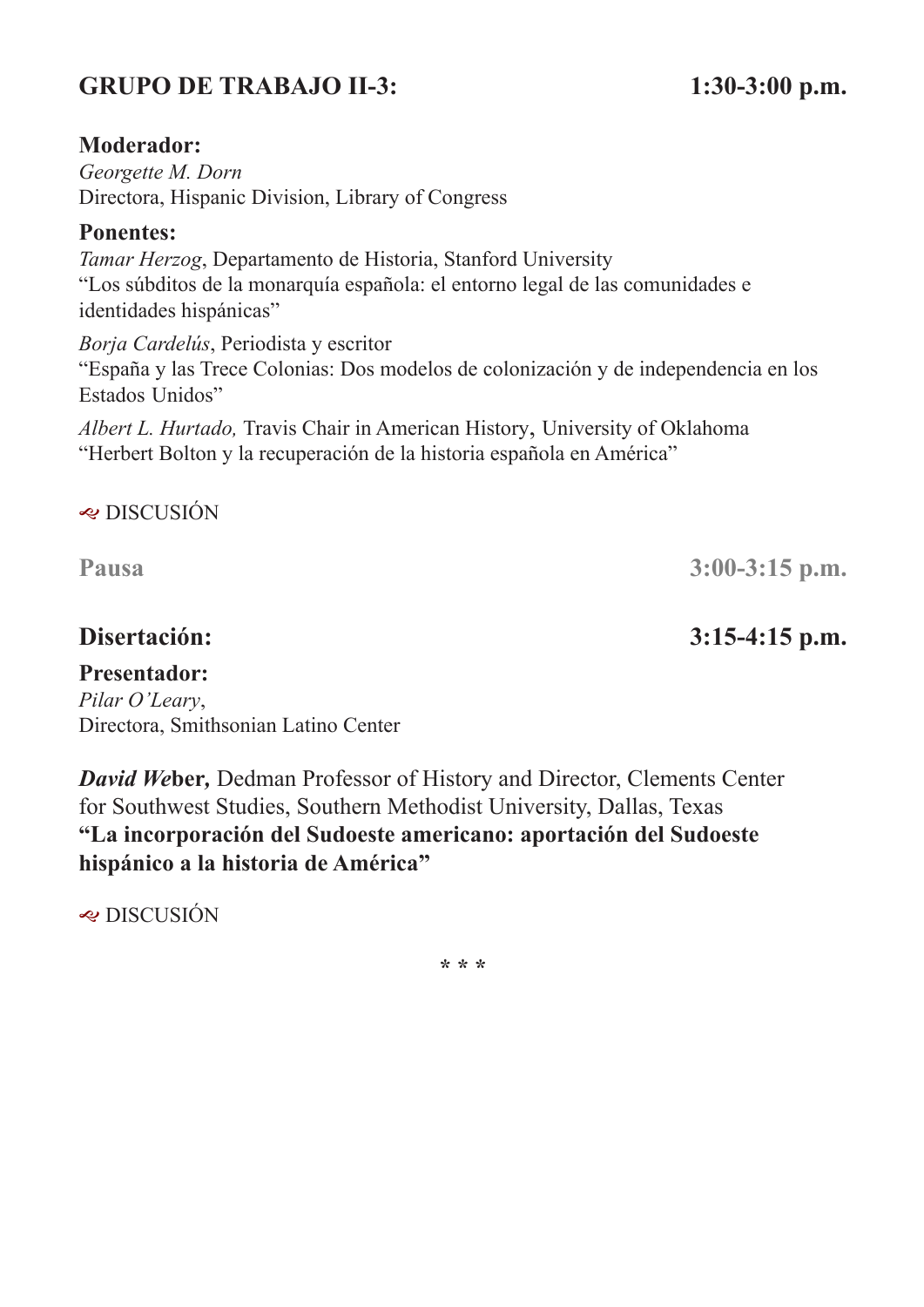# *sábado, 29 de septiembre*

# *III. Fronteras culturales entre la tradición hispánica y la anglosajona***.**

## **GRUPO DE TRABAJO III-1: 9:00-10:30 a.m.**

### **Moderador:**

*Saúl Sosnowski*, Profesor de gobierno y Administradora Adjunta de Asuntos International, University of Maryland

#### **Ponentes:**

*Andrés Resendez*, Departamento de Historia, University of California, Davis "Distintas trayectorias en la misma frontera: el Norte cercano y remoto de la Nueva España"

*José Varela Ortega*, Presidente, Fundación Ortega y Gasset "La imagen de España en los Estados Unidos: una divergencia en el estereotipo"

*Emilio Lamo de Espinosa*, Facultad de Ciencias Políticas y Sociología, Universidad Complutense de Madrid "La frontera entre el mundo anglosajón y el hispano: ¿es América Latina occidente?"

### $\approx$  DISCUSIÓN

## **GRUPO DE TRABAJO III-2: 10:45-12:15 p.m.**

### **Moderador:**

*Sarah W. Schroth,*  Nancy Hanks Senior Curator, Nasher Museum of Art, Duke University

### **Ponentes:**

*Dolores Jiménez Blanco,* Universidad Complutense de Madrid *"*La percepción del arte español en Norteamérica"

*Richard Kagan*, Departamento de Historia, Johns Hopkins University "Pintando lo pintoresco: La imagen artística de España en los Estados Unidos  $(1820 - 1920)$ "

*Margaret C. McQuade*, Curator of Ceramics, Furnature, and Glass, The Hispanic Society of America

*"*El coleccionismo de Archer Milton Huntington"

**Pausa Café 10:30-10:45 a.m.**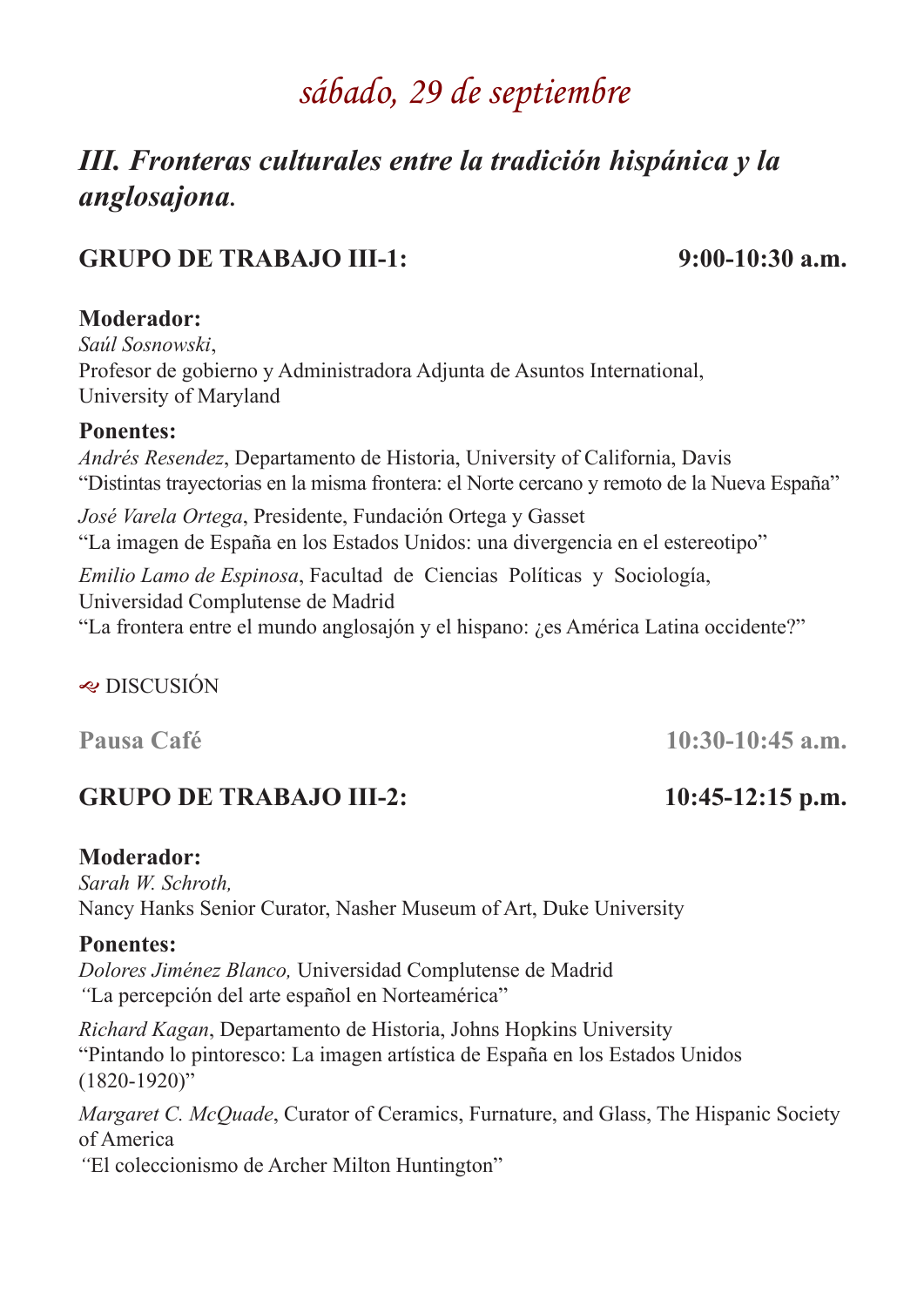### $\triangleleft$  DISCUSIÓN

# **Introducción:**

*Albert Carreras*, Prince of Asturias Chair in Spanish Studies, Walsh School of Foreign Service, Georgetown University

# *Enrique Krauze***,** Historiador y Director de Letras Libres, México **"Puentes culturales entre Estados Unidos y Latinoamérica"**

 $\triangleleft$  DISCUSIÓN

*Aurelio Pérez Giralda*, Secretario General Técnico, Ministerio de Educación y Ciencia de España

**Pausa 12:15-12:20 p.m.**

### **Disertación: 12:20-1:10 p.m.**

#### **Conclusiones: 1:10-1:20 p.m.**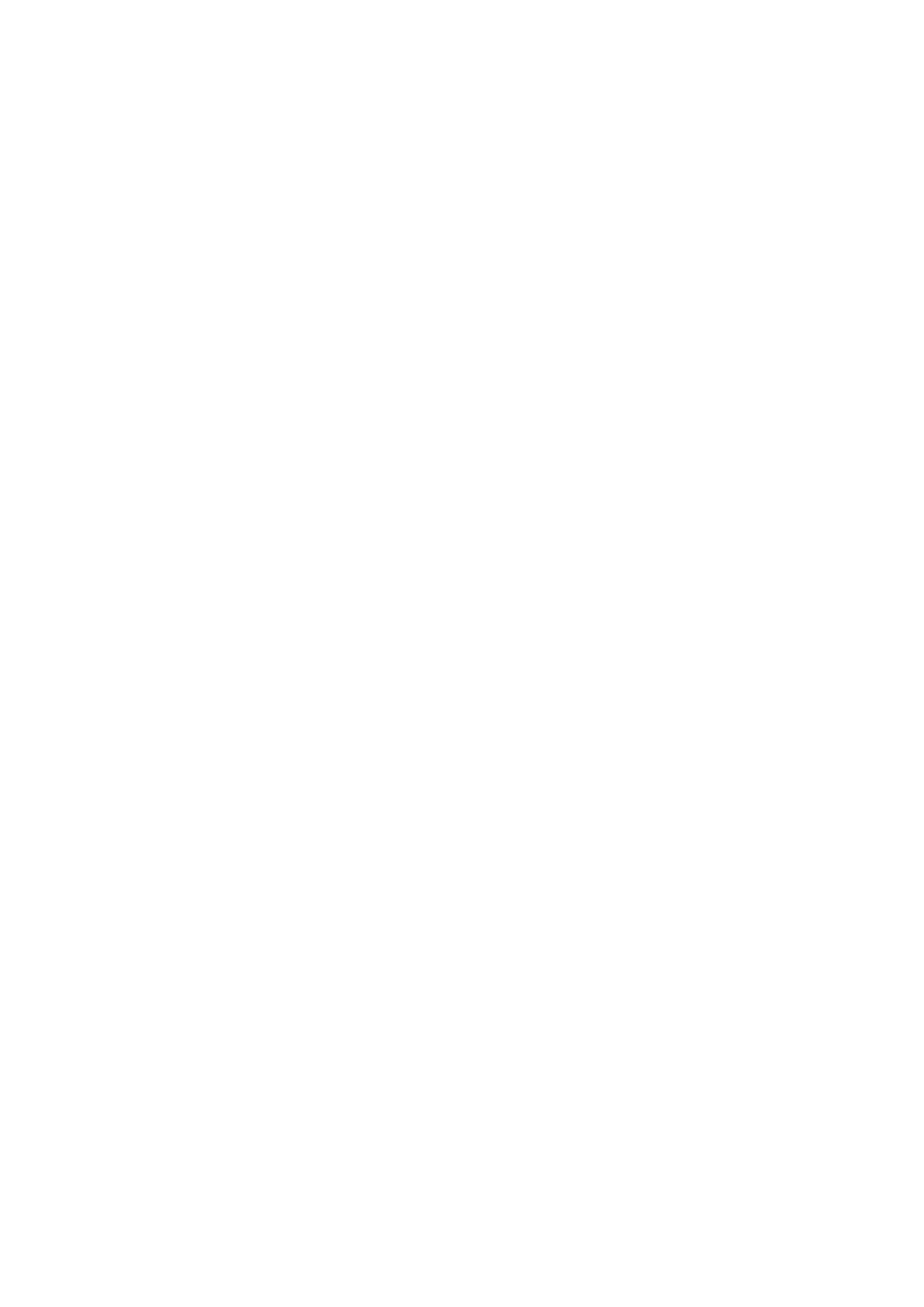#### **National Portrait Gallery/ NPG**

The Smithsonian's National Portrait Gallery tells the stories of America through the individuals who have shaped its culture. Through the visual arts, performing arts, and new media, the Portrait Gallery portrays poets and presidents, visionaries and villains, actors and activists who speak American history. Web sites: www.npg.si.edu and reynoldscenter.org. KLa Smithsonian National Portrait Gallery narra la historia de los Estados Unidos a través de los individuos que han creado su cultura. Por medio de las artes visuales, artes escénicas y los nuevos medios, la National Portrait Gallery presenta a los poetas, presidentes, visionarios y villanos, actores y activistas que forman parte de la historia de los Estados Unidos. Sitios web: www.npg.si.edu y reynoldscenter.org.

#### **Smithsonian Latino Center/ SLC**

The Smithsonian Latino Center is a division of the Smithsonian Institution that ensures Latino contributions to art, science and the humanities are highlighted, understood and advanced through the development and support of public programs, scholarly research, museum collections and educational opportunities at the Smithsonian Institution and its affliated organizations across the United States and internationally.

KEl Smithsonian Latino Center es una división de la Smithsonian Institution que se encarga de que las contribuciones latinas a las artes, ciencias y humanidades sean destacadas, comprendidas y fomentadas por medio del desarrollo de programas públicos, investigación académica, colecciones de museos y oportunidades educativas en la Smithsonian Institution y sus afliados en los Estados Unidos e internacionalmente. Para más información, visite http://www.latino.si.edu/

#### **Sociedad Estatal para la Acción Cultural Exterior/ SEACEX**

SEACEX is a public institution, established in December 2000 as the result of an agreement of the Spanish government for the promotion and exhibit of Spain's rich artistic and cultural heritage and contemporary art. Its aim is to carry out cultural projects of public interest such as international exhibitions and related activities, collaborating in all cases with international public and private institutions.

KSEACEX es una institución pública creada en el año 2000 por decisión del Consejo de Ministros cuya fnalidad es mostrar y difundir en el exterior el rico acervo cultural español representado por su patrimonio histórico y por la creación contemporánea. Su objetivo es la realización de proyectos culturales –exposiciones y otras actividades- colaborando en todos los casos con instituciones públicas y privadas internacionales.

#### **Fundación Consejo España-Estados Unidos/ FCE-EEUU**

The Fundación Consejo España-Estados Unidos's objectives are to foster the relationship between Spain and the United States, to improve the reciprocal recognition and the respective images and to offer the government certain guidelines directed to strengthen the relationship between both countries, and promote the relationship with the Hispanic community of North America.

KEl Consejo España-Estados Unidos tiene por objetivos fomentar la relación entre España y Estados Unidos, mejorar el reconocimiento recíproco y la imagen respectiva y proponer al gobierno ciertas acciones encaminadas a desarrollar mejores relaciones entre ambos países y promover la amistad con la comunidad hispana de Norteamérica.